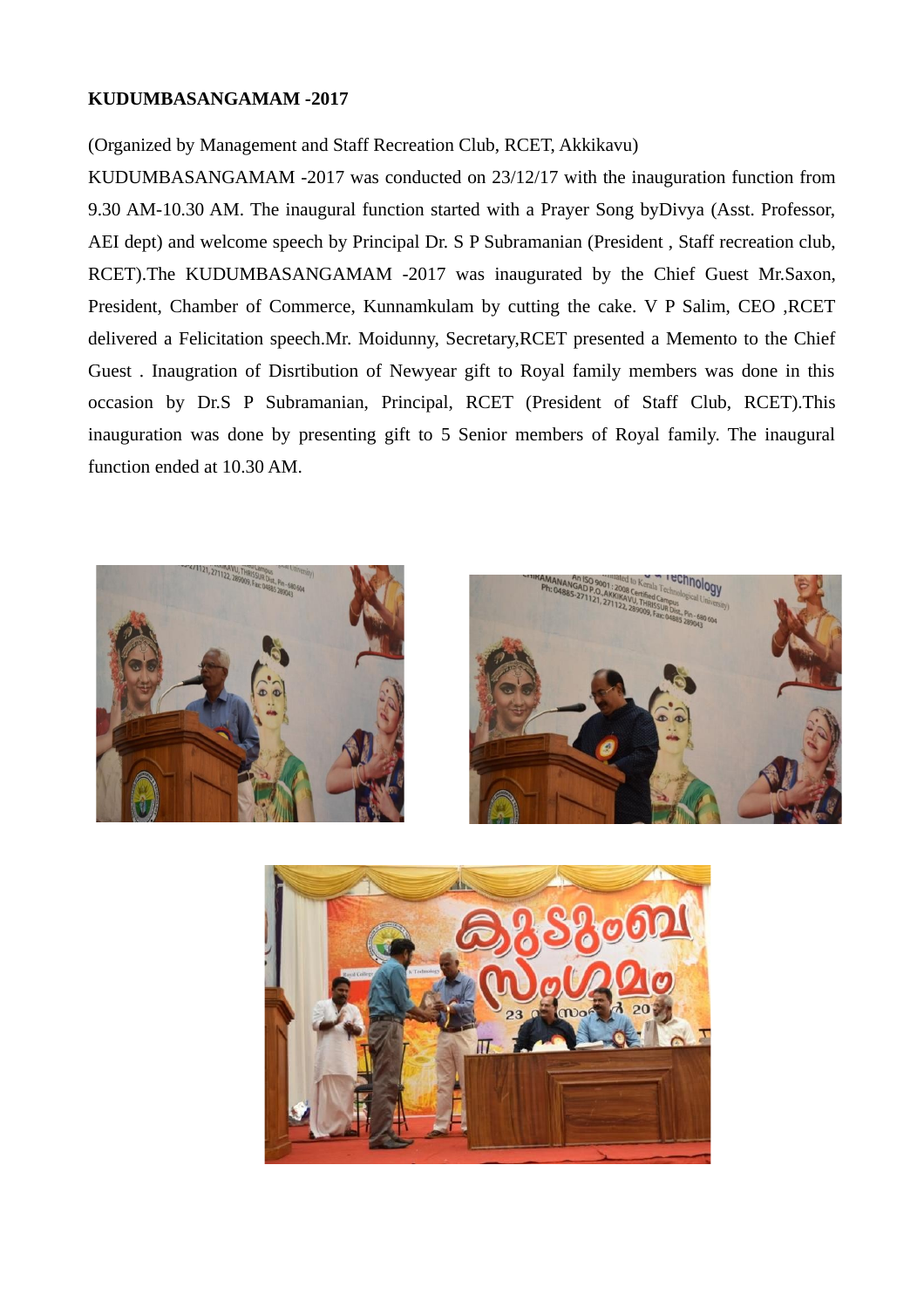#### **STAFF CLUB CHRISTMAS CELEBRATION 2018**

RCET Staff Club Christmas Celebration & General Body meeting was conducted on 21/12/2018 from 9:30 am to 12:30 pm in the Seminar hall. All members of RCET family took part. Mr.Rahul V, AP,ECE welcomed the gathering. Dr. S.P.Subramanian, Principal,RCET the presidential address. The annual report of the staff club was presented by Mr. Abhilash,Technical staff ME, Mrs.Sharmila,Accountant presented theexpense. New office bearers were selected. President of staff club Dr, S.P.Subramanian, Principal,RCET, Vice President Mr.Shankunny, Technical staff ME, Treasurer-Mrs.Sharmila, Secretary-Mr.Sunilkumar and Joint-secretary Mrs.Sumangala Sathyan, Auditor Mr.Pious. Followed by the seletion of new staff club members the cutting of the Christmas cake was done by Principal. All royal family members were presented a cake.



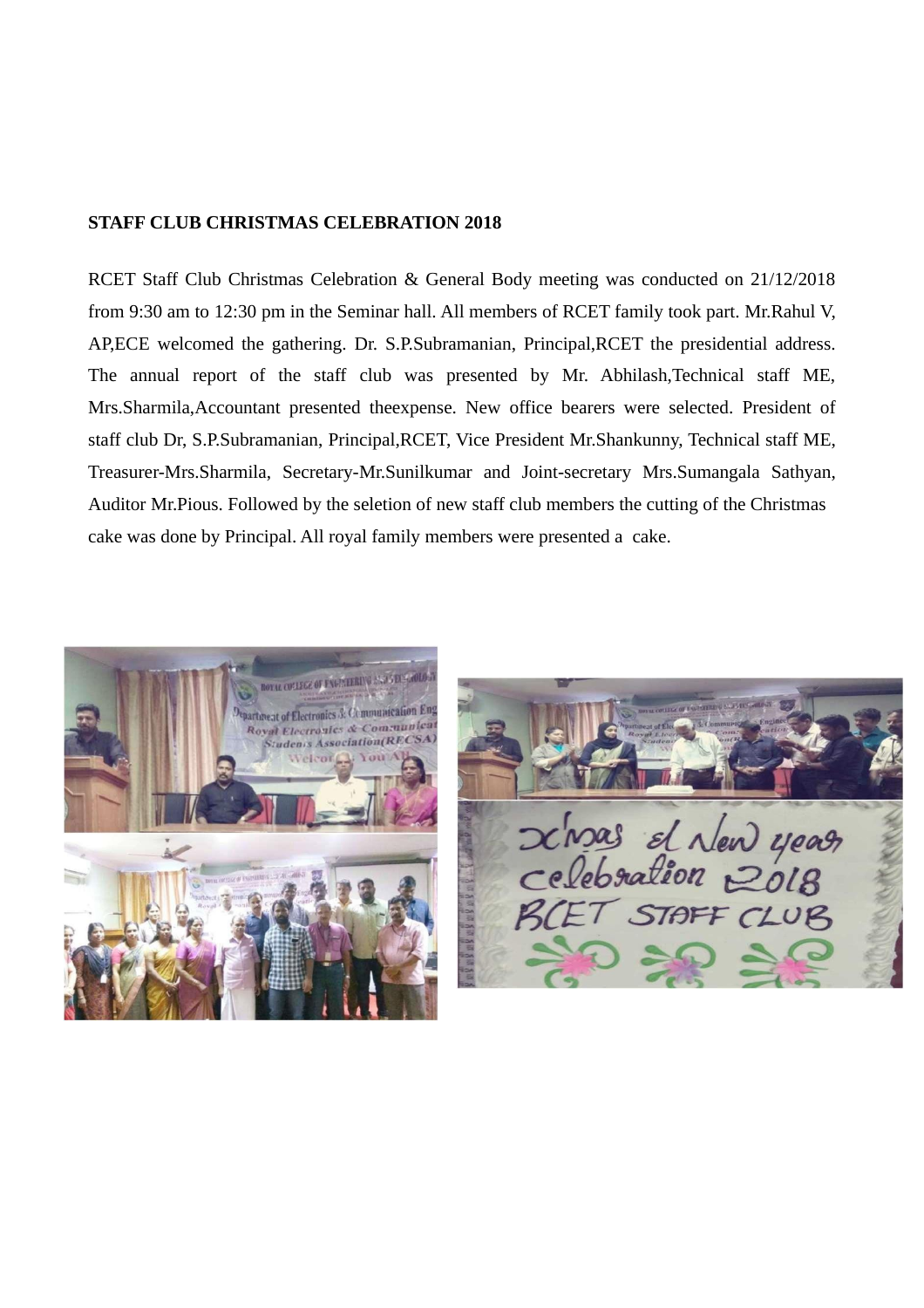## **STAFF TOUR 2K19**

Staff club of RCET arranged a one day trip for all teaching and non-teaching staffs to Alappuzha on 23/2/2019. All of them enjoyed the beautyof back waters and had a wonderful journey in house boat.



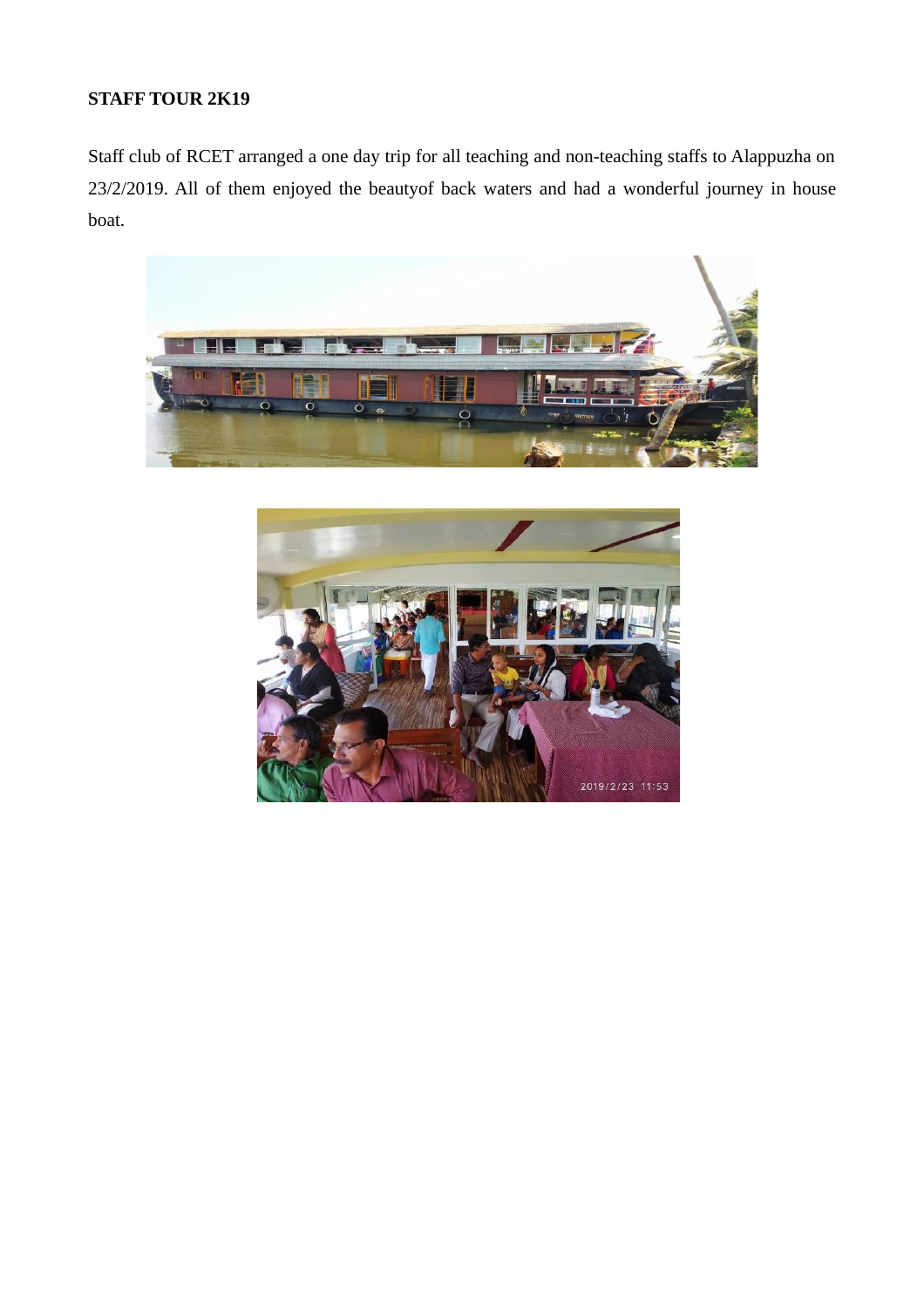# **ROYAL STAFF RECREATION CLUB**

 Royal staff recreation club is an association for RCET employees to promote social interaction and to cater their recreational needs. Both teaching and non- teaching staffs are the members of this club.The main motto is ``Unity is strength, when there is teamwork and collaboration, wonderful things can be achieved". The chairman of this organization is CEO of RCET and the president is college principal. The royal staff club members also supports the management and academic activities to elevate the pride of the college. The two organization levels are executive committee and general body.

## **ACTIVITIES OF ROYAL STAFF RECREATION CLUB:**

#### • **2006-07**

The executive committee meeting of staff club for the first time was conducted on 05/12/2006.The committee selected Mr.Krishna kumar P as the Vice president.The committte decided to prepare by-law and Mr.Salim C K and Mr.sreenivasan were given charges for the same.The staff members decided to collect an amount of Rs.50 as membership fee.The staff club arranged a one day pleasure trip to nelliampathy on January 2007.The members of the staff club actively participated in the trip.The club also organized several programmes in connection with Christmas and new year.

Ms.Nandini Menon (Placement officer RCET) took charge as vice-president of staff club.The committee decided to collect a small amount from staff members for conducting arts programme.The committee also conducted a general body meeting to approve the decisions of the executive committee.

• **2007-08** 

The new committee of staff club came into existence on 16/10/2007.

Mr.R Krishna kumar was nominated as the new vice - president of the club.

The club organized a one day trip to Athirapally on 18/11/2007.The annual magazine of the club was planned to be released at the earliest by the magazine committee.It was also decided to conduct staff club meeting on every second and fourth Saturday.

- **2008-09**
- The committee selected professor Mr.NJ varghese as new vice-president of the club. The club has decided to organize a one day trip to silent valey.The family get together of staff members were conducted. The committee has decided to collect an amount of Rs.10 as part of meeting the medical expense from staff club.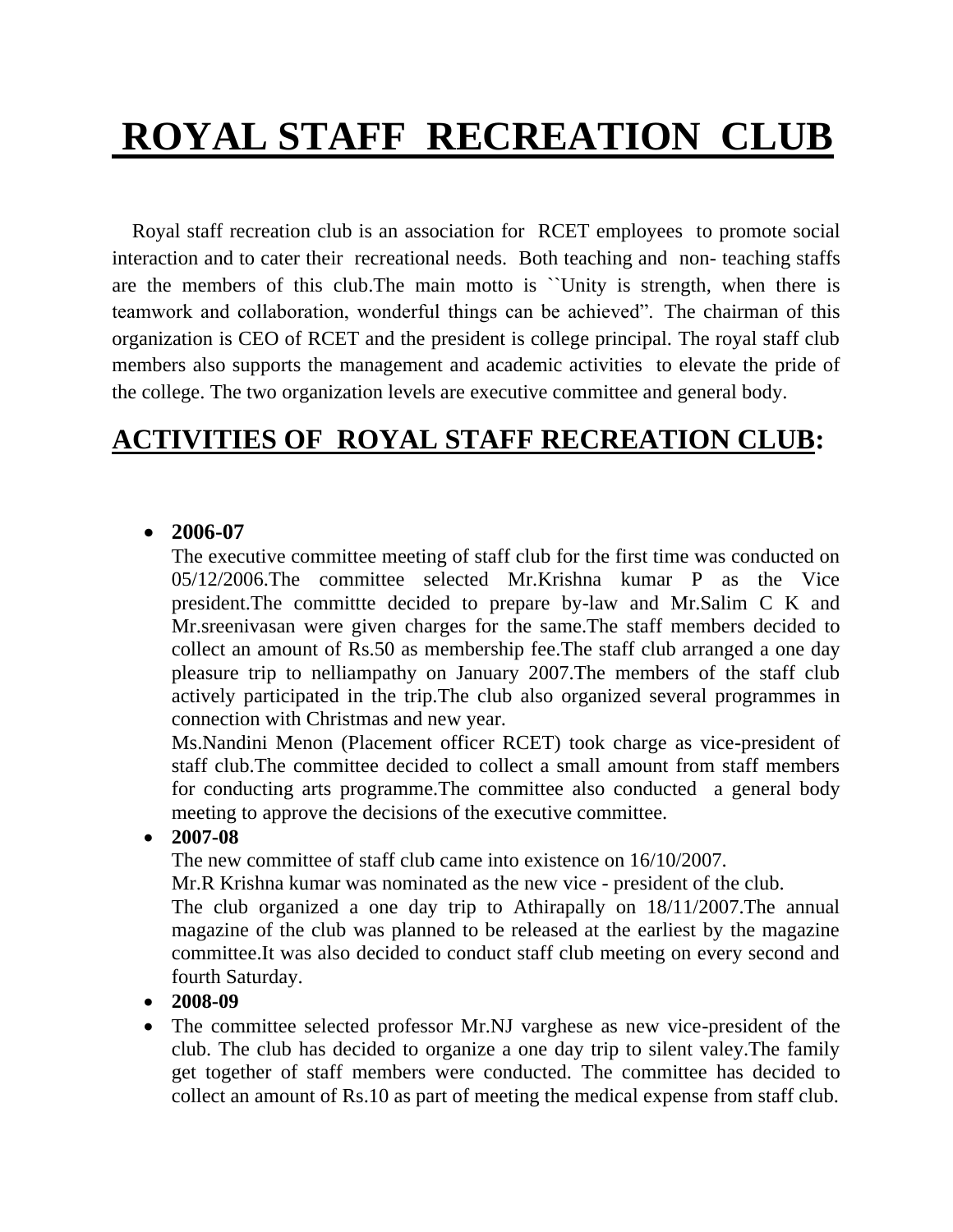## • **2010-11**

The first general body meeting of newly constituted staff club was held on 29/07/2010.The executive meeting of RCET staff recreation club was conducted on 11/08/2010 in the seminar hall.The committee decided to combine the onam celebration for both staff and students.The management of the college assured to sponsor the celebration.The committee has decided to handover the treasury incharge to the new committee. The committee decided to conduct send off party for principal and handover the momento to him.The club also planned to select a new secretary through general body meeting after new principal joined. The club also organized several programmes in connection with Christmas and new year.

## • **2011-12**

The executive meeting of RCET staff recreation club was conducted on 27/04/2012 in the seminar hall. The club also organized several programmes in connection with Christmas and new year.

## • **2012-13**

The executive meeting of RCET staff recreation club was conducted on 09/08/2013 in the seminar hall.The onam celebration was planned to be conducted on 13/09/2013.The staff club organized a trip to Malampuzha on 14/12/2013.

#### • **2013-15**

The executive meeting of RCET staff recreation club was conducted on 08/12/2015 in the seminar hall. The club also organized several programmes in connection with Christmas and new year.

• **2016-17**

The executive meeting of RCET staff recreation club was conducted on conference hall on 04/01/2017.The executive meeting was conducted and new members were selected. The committee has decided to collect an amount of Rs.500 from principal and management,Rs.100 from teaching staff and Rs.50 from non-teaching staff.

## • **2017-18**

Several activities were organized by this club. Organized farewell for relieving members of the institution. A family get-together was organized for all the employees at RCET on December 23, 2017. Modern Living has put too much pressure on the Earth's resources and we all need to do our bit to protect the environment. A simple and easy way is switching to the environment-friendly LED lights. To create awareness on this, LED bulbs were distributed to each staff members. Employees may experience stress at work. Several pleasure activities were conducted to reduce work pressure. As a part of this, a pleasure trip to Munnar was conducted on January 27,2018. This trip helped them to relieve the work stress and it became an enjoyable day.